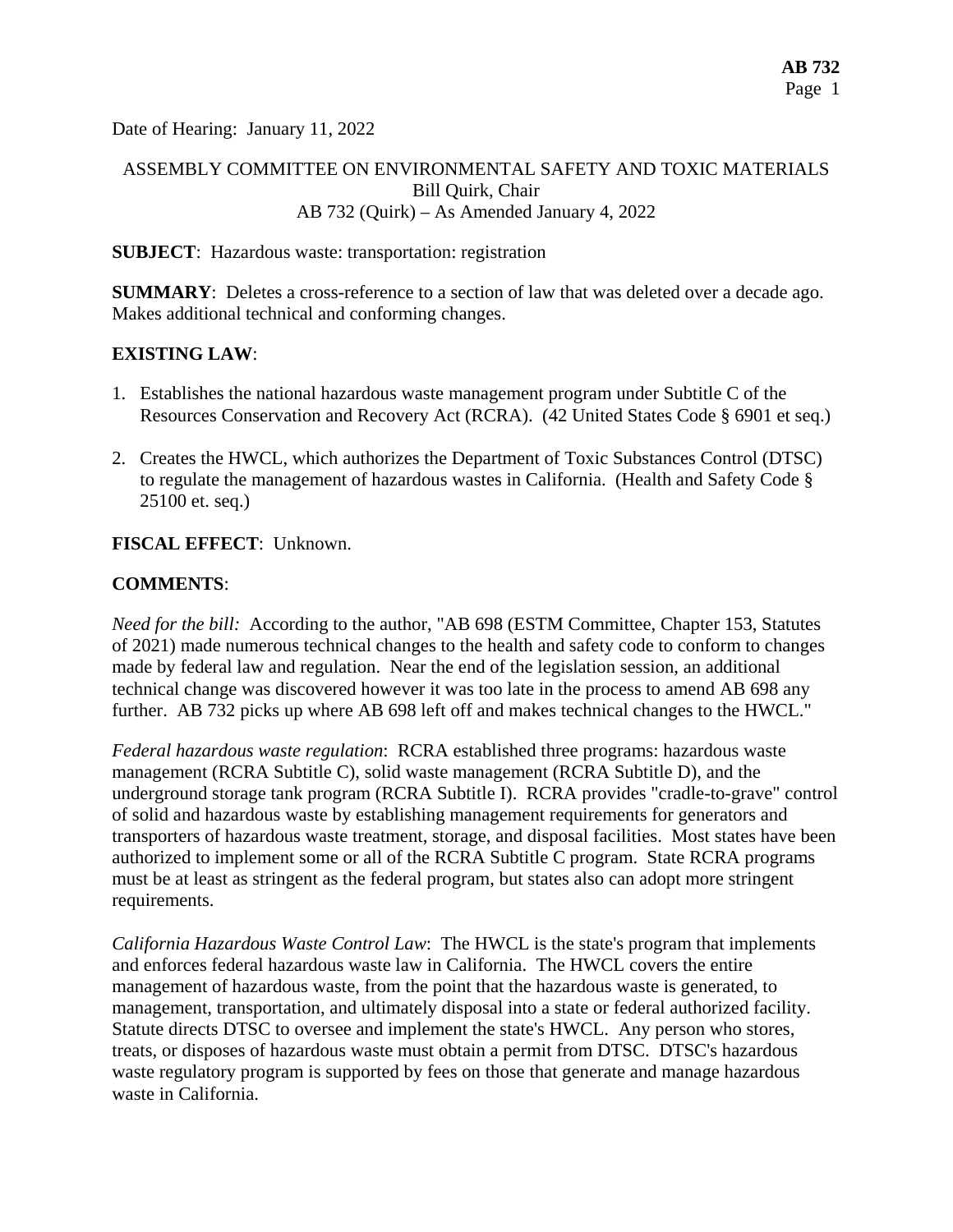AB 732 makes a technical change to the Health and Safety Code to simply eliminate an outdated and inaccurate code reference and makes other conforming changes.

### *Related legislation:*

- 1) AB 698 (ESTM, Chapter 153, Statues of 2021). Updates terms within the state Hazardous Waste Control Law (HWCL) to conform to recent changes in federal hazardous waste regulation promulgated by the United States Environmental Protection Agency (US EPA) under their Generator Improvement Rule (GIR).
- 2) AB 3261 (ESTM, 2020). Updates terms within the state HWCL to conform to recent changes in federal hazardous waste regulation promulgated by the US EPA under their GIR. This bill was held in the Senate Environmental Quality Committee.
- 3) AB 1597 (ESTM, Chapter 133, Statutes of 2019). Authorizes the state's hazardous waste management manifest requirements to be satisfied through the use of the US EPA electronic manifest system.

## **REGISTERED SUPPORT / OPPOSITION**:

### **Support**

None on file.

## **Opposition**

None on file.

### **Analysis Prepared by**: Josh Tooker / E.S. & T.M. /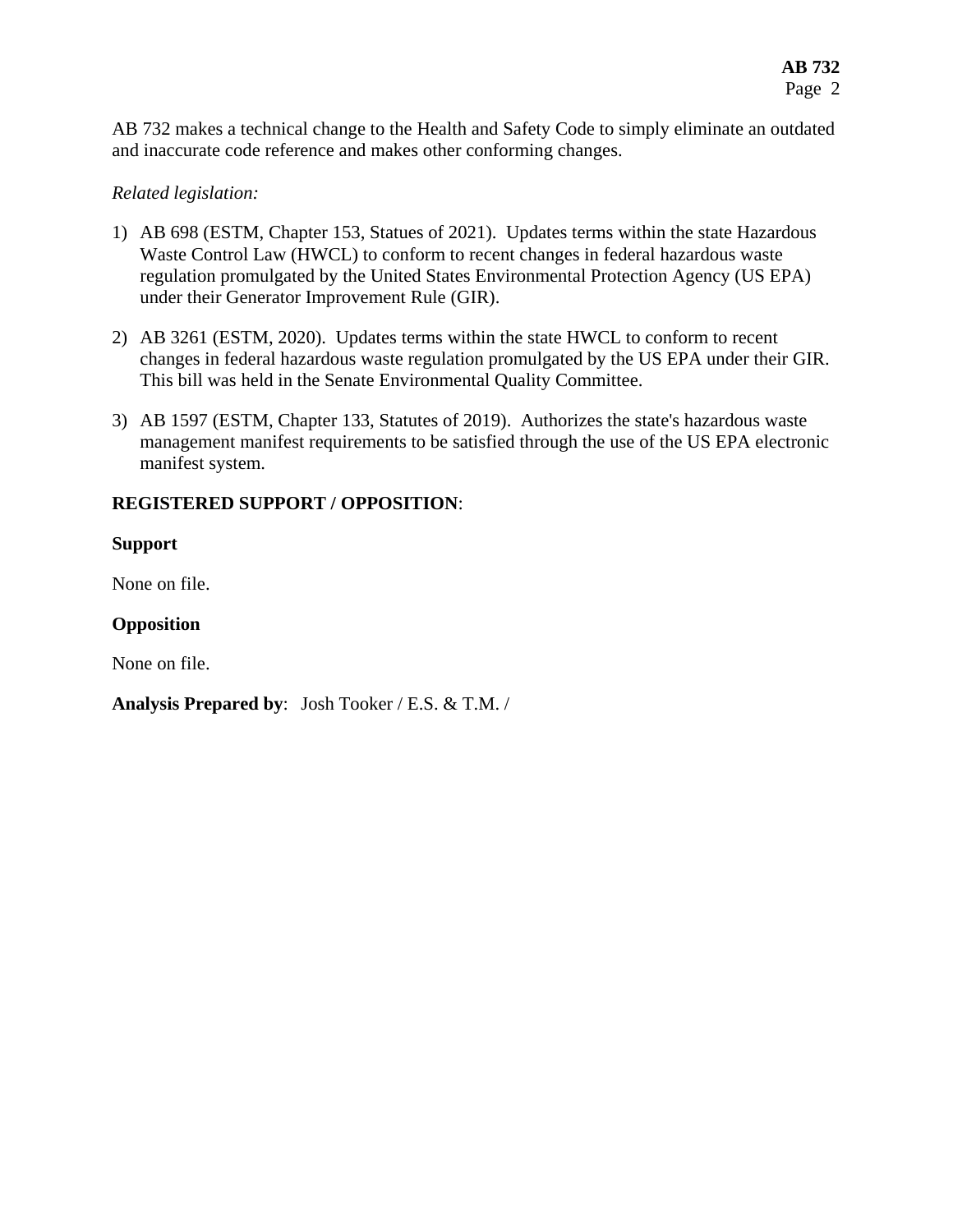Date of Hearing: January 11, 2022

## ASSEMBLY COMMITTEE ON ENVIRONMENTAL SAFETY AND TOXIC MATERIALS Bill Quirk, Chair AB 1553 (O'Donnell) – As Amended January 3, 2022

#### **SUBJECT**: Southern Los Angeles Ocean Chemical Waste Community Oversight Council.

**SUMMARY**: Establishes the Southern Los Angeles Ocean Chemical Waste Community Oversight Council (Council) under the California Environmental Protection Agency (CalEPA) to oversee the study and mitigation of the toxic waste at "Dumpsite-2," the DDT dumpsite off the California coast. Specifically, **this bill**:

- 1) Establishes the Council within CalEPA.
- 2) Defines "DDT" as dichlorodiphenyltrichloroethane or any metabolite or byproduct thereof, including, but not limited to, 1,1-dichloro-2-2-bis(p-chlorophenyl)ethylene (DDE) and dichlorodiphenyldichloroethane (DDD).
- 3) Defines "Dumpsite-2" as the waters of the San Pedro Basin, off the coast of Los Angeles, where chemical waste, including, but not limited to, DDT, has been detected.
- 4) Requires the Council to oversee the study and mitigation of the negative impacts of the chemical waste deposits at or from Dumpsite-2 and to communicate with the public on those efforts, including, but not limited to, all of the following:
	- a) Efforts to locate and identify anthropogenic chemical waste at Dumpsite-2;
	- b) Investigations of water quality, sedimentation, wildlife, Indigenous culture, and human health relating to the impacts in the coastal waters of the state of chemical contaminants at or from Dumpsite-2;
	- c) Investigations into the viability of any plan to remove, contain, mitigate, or eliminate chemical waste in the coastal waters of the state at or from Dumpsite-2; and,
	- d) Disclosure to the public, receipt of feedback from the public, and education of the public on the investigation of the fate and transport in the coastal waters of the state of the chemical contaminants at or from Dumpsite-2 and the safety ramifications of the chemical contaminants at or from Dumpsite-2
- 5) Requires the Council to hold at least one public meeting every six months, with the first public meeting occurring on or before September 1, 2023, to do all of the following:
	- a) Review and provide feedback on proposed scientific studies and mitigation strategies related to Dumpsite-2;
	- b) Review completed scientific studies related to Dumpsite-2 to assess the implications of the studies on current and future mitigation efforts; review existing policies and regulations related to DDT to assess the implications on current and future mitigation efforts; and,
	- c) Review and assess the implications of existing laws, regulations, and policies related to DDT on current and future mitigation efforts.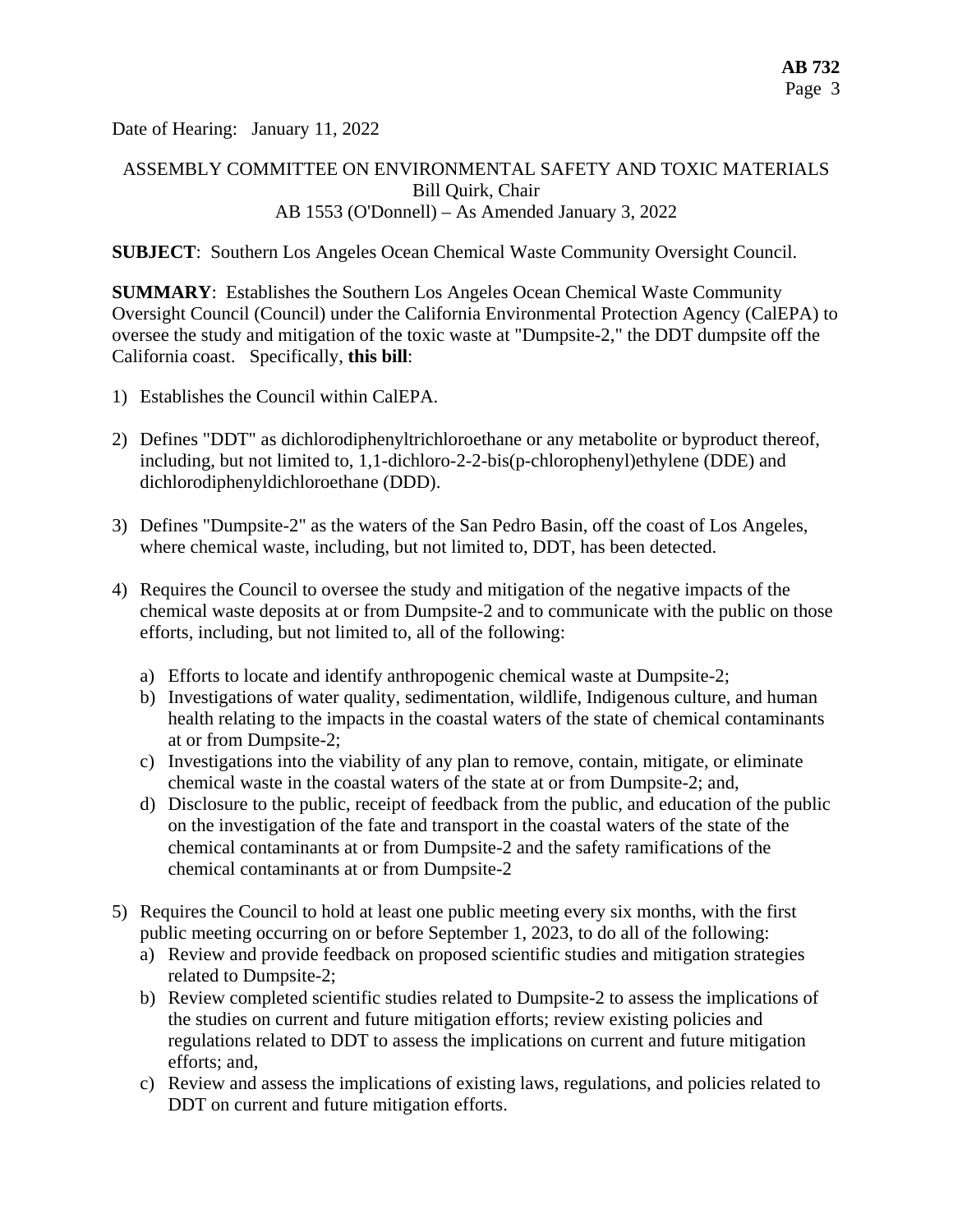- 6) Requires the Council to report, on or before June 30, 2024, and on or before June 30 of each year thereafter, to the Governor and the Legislature with recommendations on how to further mitigate the negative impacts of anthropogenic chemical waste deposits at or from Dumpsite-2. Requires the Council to consider impacts on water quality, fish and wildlife habitat, Indigenous culture, and public health, and the technical and financial feasibility of proposed mitigation efforts. Requires the Council to also consider all costs of doing nothing, including the impacts to the environment, local communities, Indigenous culture, and public health.
- 7) Requires the Council to consist of 11 voting members and no more than nine nonvoting members. Provides that the eleven voting members consist of the following:
	- a) The Secretary for Environmental Protection;
	- b) The Chairperson of the State Water Resources Control Board;
	- c) The Director of the State Department of Public Health;
	- d) The Director of the Department of Toxic Substances Control;
	- e) The Secretary for Natural Resources;
	- f) Six members of the public, none of whom shall be elected officials at the time of appointment, appointed by the Governor as follows:
	- g) Two members of the public, each of whom represents a different Los Angeles regional environmental, environmental health, or environmental justice organization;
	- h) Two members of the public, each of whom represents a different statewide environmental, environmental health, or environmental justice organization;
	- i) One member of the public who represents a statewide or Los Angeles regional fishing organization;
	- j) One member of the public who represents a statewide or Los Angeles regional tourism industry organization; and,
	- k) One member who represents a California Native American Tribe located in Los Angeles County and listed with the California Native American Heritage Commission, or who represents a California organization that is either formed by a Los Angeles County Native American Tribe or that serves Los Angeles County Tribes.
- 8) Provides that the nonvoting members, limited to nine, of the Council consist of the following:
	- a) One research scientist from the University of California designated by the University of California Office of the President.
	- b) One research scientist from the California State University designated by the California State University Office of the Chancellor;
	- c) One research scientist from the University of California or the California State University with expertise in public health, epidemiology, or a related field;
	- d) One Assembly Member appointed by the Speaker of the Assembly;
	- e) One Senator appointed by the Senate Committee on Rules.;
	- f) One member who is a tribal official from a California Native American Tribe located in Los Angeles County and listed with the California Native American Heritage Commission
	- g) One member from the Los Angeles Regional Water Quality Control Board;
	- h) One member from, and designated by, the National Oceanic and Atmospheric Administration, if the agency agrees to do so; and,
	- i) One member from, and designated by, the United States Protection Agency (US EPA), if the agency agrees to do so.
- 9) Provides authority for specified members to have proxy votes.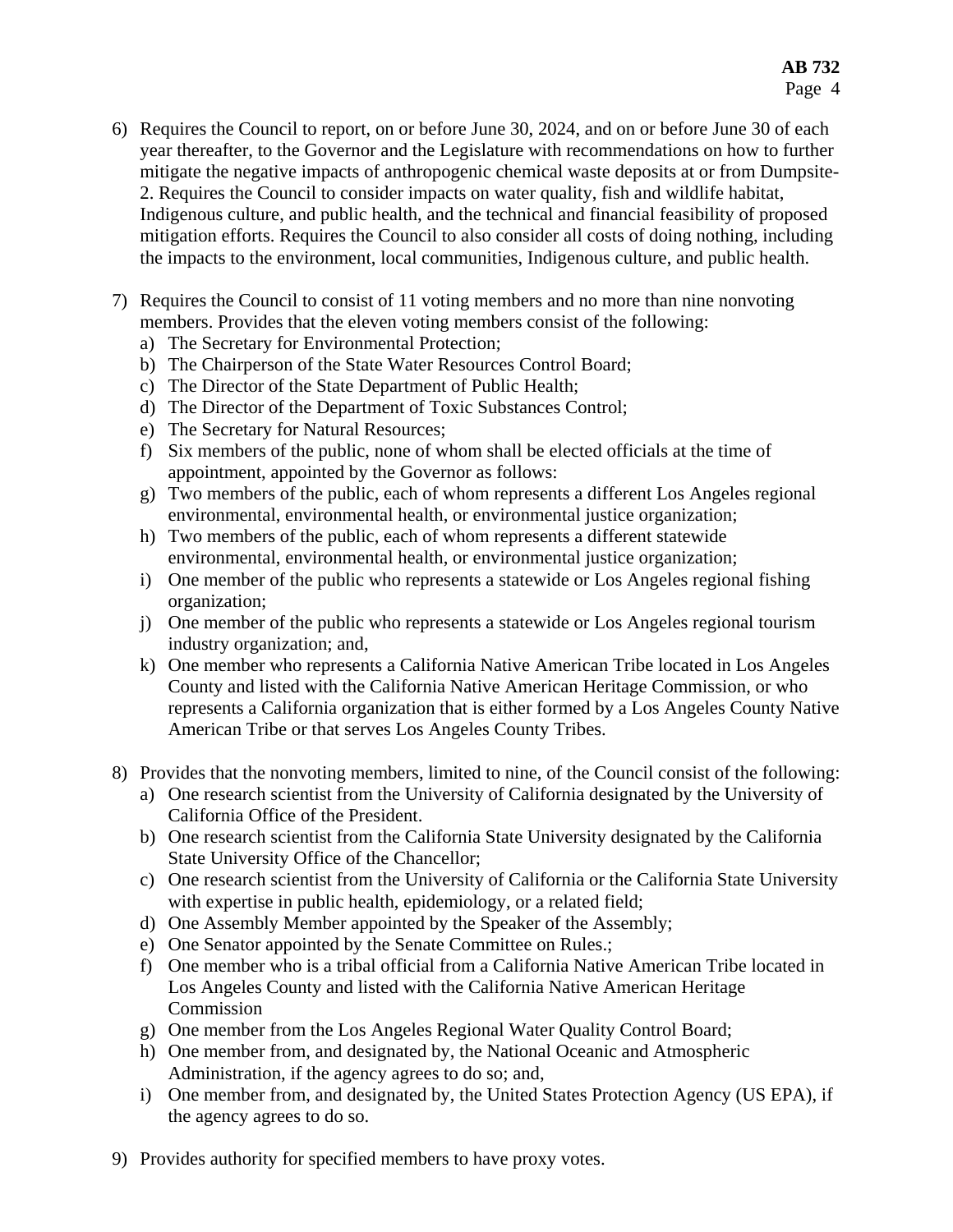- 10) Provides instructions for filling vacancies.
- 11) Provides that Council members will be reimbursed for the member's actual and necessary expenses, including travel expenses, incurred in traveling to and attending council meetings and in carrying out required duties.
- 12) Requires the voting members of the Council to annually elect, from among the voting members, a chairperson, a vice chairperson, and other necessary officers, as determined by the Council, each of whom shall serve a term of one year.
- 13) Requires the Council to make decisions by a majority of the total number of voting members. Provides that eight Council members establish a quorum.
- 14) Authorizes the Council to adopt rules, regulations, and procedures for the conduct of business by the Council.
- 15) Clarifies that nothing in this bill grants the Council any regulatory authority, and that nothing in this bill interferes with or prevents the exercise of authority by any other public agency to carry out its programs, projects, or responsibilities.
- 16) Sunsets this bill on January 1, 2027.

### **EXISTING LAW**:

- 1) Provides, pursuant to the Comprehensive Environmental Response Compensation and Liability Act (CERCLA), also known as the federal Superfund law, the US EPA with authority over the remediation of uncontrolled or abandoned hazardous-waste sites as well as accidents, spills, and other emergency releases of pollutants and contaminants into the environment. (42 United States Code (USC) § 9601, et seq.)
- 2) Prohibits, pursuant to the Marine Protection, Research, and Sanctuaries Act (MPRSA, also known as the Ocean Dumping Act), the dumping of material into the ocean that would unreasonably degrade or endanger human health, welfare, or amenities, or the marine environment, ecological systems, or economic potentialities. (33 USC § 1401 et seq).

### **FISCAL EFFECT**: Unknown.

# **COMMENTS**:

*Need for the bill*: According to the author, "California's coastal and marine waters are among the state's most precious resources and their conservation is essential to the preservation of both marine wildlife and California's thriving ocean economy. Mitigating the damage from chemical waste in the San Pedro Basin will be a complicated multi-year effort that will require coordination by scientists, activists, elected officials, and multiple government agencies. To properly perform this necessary work these various institutions need a way to collaborate and cooperate that allows for transparency and public input. AB 1553 will provide this by establishing the Southern Los Angeles Ocean Chemical Waste Community Oversite Council.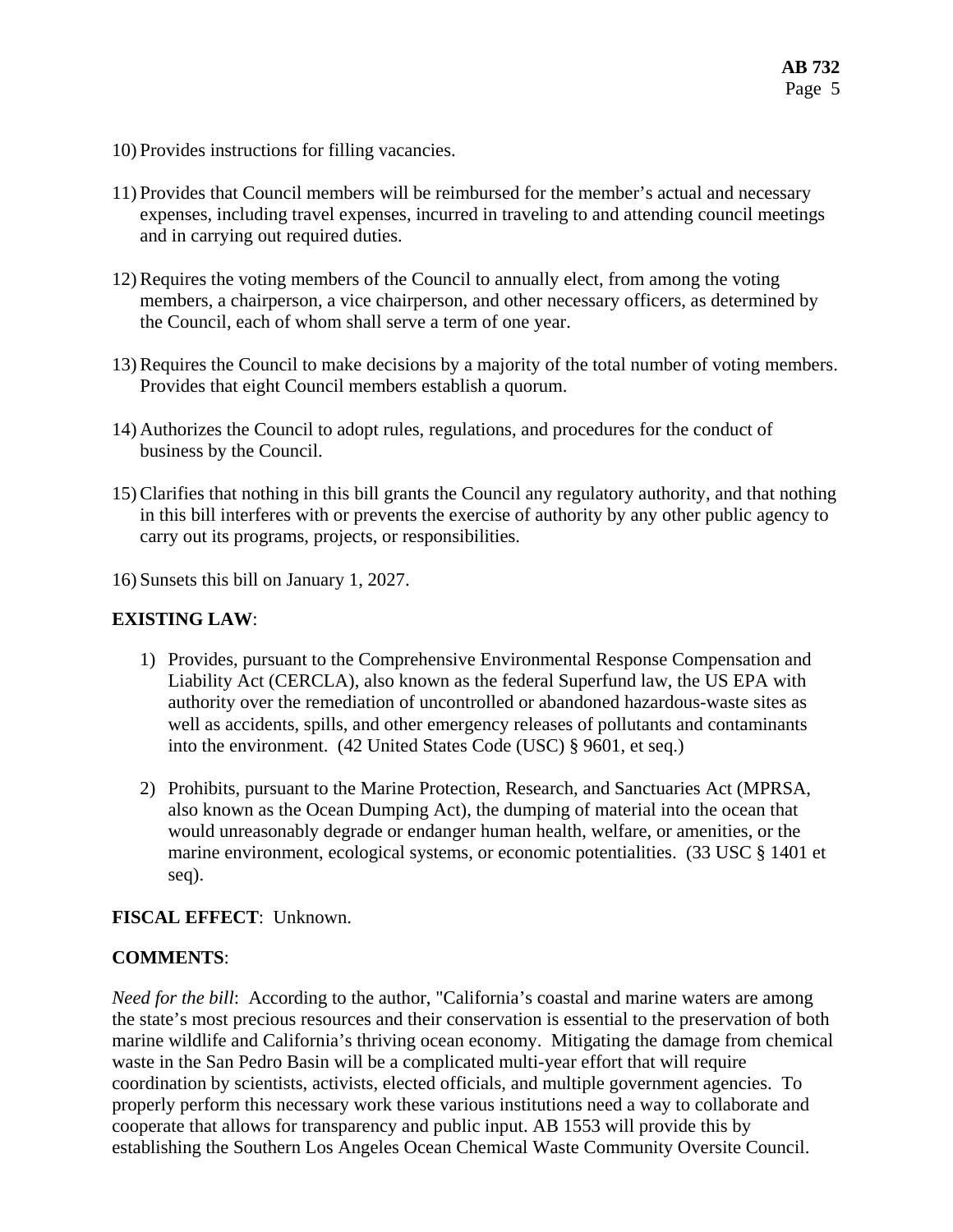With members representing multiple key agencies, environmental groups, and industries as well as participation by legislators and leading scientists, the Council will meet regularly and publicly to review completed and proposed scientific studies of the site, receive input from the public, and advise the Legislature on potential mitigation strategies. This will ensure that the development of any mitigation efforts at the waste site is thorough, transparent, and based on the latest scientific research."

*What is DDT?* Dichloro-diphenyl-trichloroethane, commonly known as DDT, is a colorless, tasteless, and almost odorless insecticide. Starting in the late 1940s, DDT was extensively used to combat insect-borne diseases like malaria and typhus around the world. It was credited with eradicating malaria in the United States and was also widely used in agricultural and commercial settings for pest control. Unlike most pesticides, whose effectiveness is limited to destroying one or two types of insects, DDT was capable of killing hundreds of different kinds at once.

In 1962, Rachel Carson's book *Silent Spring* meticulously described how DDT entered the food chain and accumulated in the fatty tissues of animals, including human beings, and caused cancer and genetic damage. A single application on a crop, she wrote, killed insects for weeks and months—not only the targeted insects but countless more—and remained toxic in the environment even after it was diluted by rainwater.

DDT has been shown to cause liver cancer in laboratory animals. It is stored in fatty tissues which results in biomagnification, meaning that DDT levels in animals increase in concentration farther up the food chain. DDT is highly acutely toxic to fish and aquatic invertebrates. Even though DDT is only slightly acutely toxic to birds, it can cause significant reproductive problems. Notably, one of the breakdown products of DDT causes the eggshells of birds to become thinner. This makes the eggs of birds crack under the weight of adult birds, interfering with birds' ability to reproduce and damaging bird populations.

According to the Centers for Disease Control and Prevention (CDC), human health effects of DDT at low levels in the environment are unknown. However, DDT is listed as a possible human carcinogen and a growing number of studies have linked it to endocrine disrupting effects like increased incidences of obesity and early onset of menstruation. It is possible that these effects could impact future generations (even if they are exposed to lower levels of DDT) as studies linked DDT levels in mothers during and just after pregnancy to impacts on those women and subsequent generations. These effects included breast cancer in the mothers themselves, obesity in their adult daughters, and obesity and early onset of menstruation in their granddaughters. Exposure to high doses of DDT can result in vomiting, tremors, and seizures.

DDT is highly persistent in the environment and has a half-life of 150 years in the aquatic environment, meaning that it will take hundreds of years to break down. Before it was banned for use in the United States by the US EPA, approximately 675,000 tons of DDT were applied domestically. Due to it widespread usage and persistence, DDT contamination is still a relevant environmental concern.

Rising concerns about carcinogenicity, bioaccumulation, and health effects on wildlife led to a ban on DDT use in the United States in 1972.

Perhaps Joni Mitchel cemented the concern about DDT in 1970 when she sang, "Hey farmer, farmer, put away your DDT. I don't care about spots on my apples, leave me the birds and the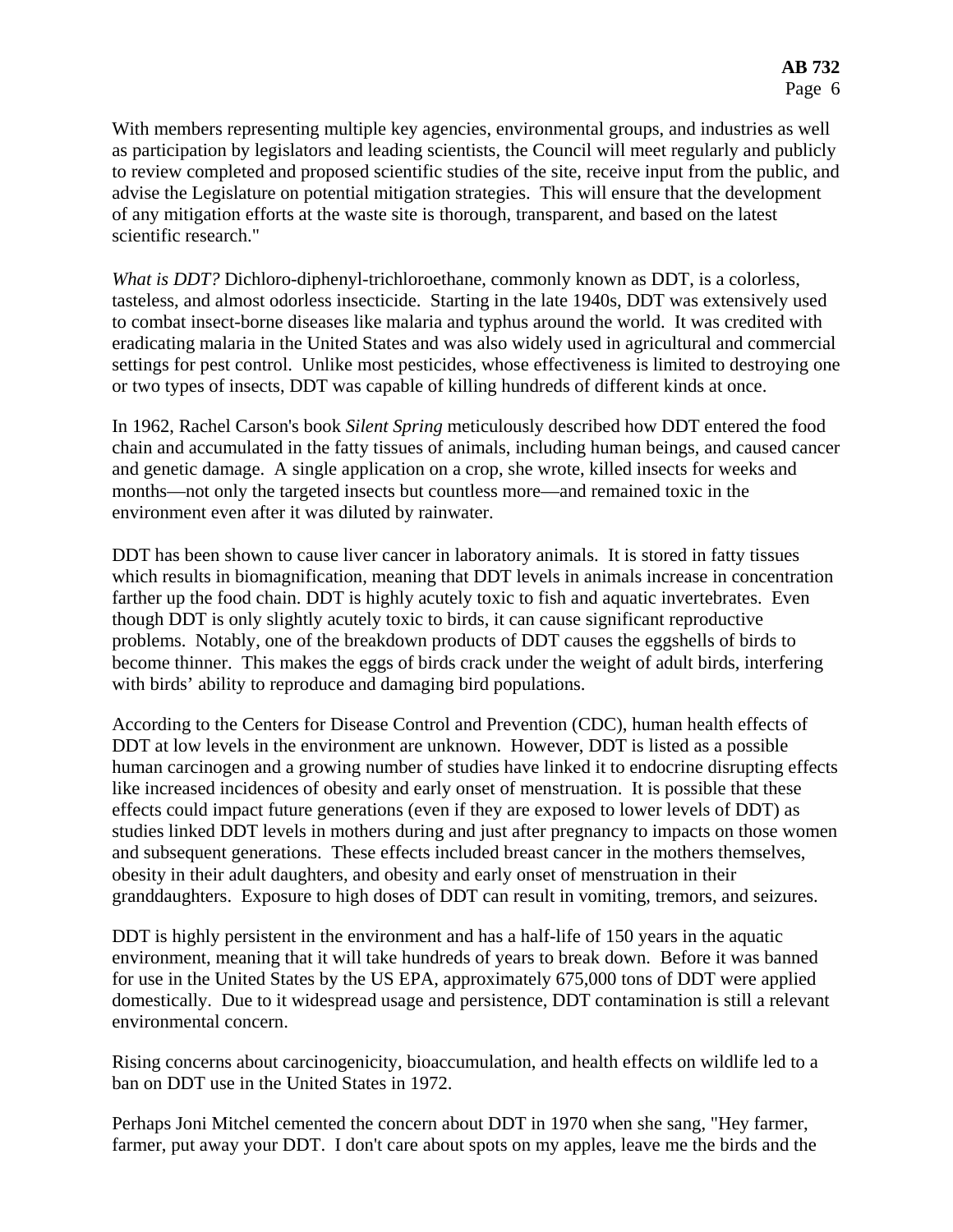bees." The public has been aware of the concerns with DDT for more than half a century, yet is still dealing with its toxic footprint today.

*Legacy of DDT manufacturing*: The Montrose Chemical Corporation of California was the largest producer of the insecticide DDT in the United States from 1947 until it stopped production in 1982. Even though DDT was banned for use in the United States after 1972, production continued in order to export DDT to other countries.

Between the late 1950s and early 1970s, the company was responsible for discharging an estimated 870-1450 tons of DDT into the ocean via the county's sewer system, which contaminated sediment on the ocean floor off the coast of Los Angeles on the Palos Verdes Shelf. In 1971, the last year Montrose used the county sewers, an estimated 50,500 pounds of DDT were discharged from the outfalls. PCBs, another persistent hazardous substance, also formed part of the industrial waste stream that was discharged to the sewer system until their ban in 1976. After these persistent pollutants ceased to dominate the waste steam, Los Angeles County Sanitation District continued discharging treated waste onto Palos Verdes Shelf. This created a layer of cleaner sediment on top of the DDT- and PCB-contaminated sediment.

The US EPA added the Montrose Chemical Corporation site to the Superfund National Priorities List in 1989. The site includes the former main plant near Torrance, California, stormwater pathways near the former plant, and a section of the Palos Verdes shelf. The cleanup of the Palos Verdes Shelf is still ongoing.

The San Pedro Bay Dominguez Channel was another recipient of runoff from Montrose. Consolidated Slip, the part of Inner Harbor immediately downstream of Dominguez Channel, continues to exhibit a very impacted benthic (bottom feeder) invertebrate community.

*Dumpsite-2:* San Pedro Basin, off the coast of Los Angeles, where barrels of chemical waste have been detected, is known as "Dumpsite-2."

In the 1980s, it was discovered that Montrose Chemical Corporation contracted with California Salvage to dispose of acid waste from the DDT manufacturing process by dumping it off the coast of California. Records indicated that hundreds of thousands of barrels containing waste laced with DDT were dumped at a deep sea site located between the California coast and Santa Catalina Island between 1947 and 1961. In April 2021, researchers at the Scripps Institution of Oceanography at the University of California San Diego and the National Oceanic and Atmospheric Administration (NOAA) conducted a survey to map the dump site. They found more than 27,000 barrels of what potentially could be DDT on the ocean floor between the Palos Verdes Peninsula and Catalina Island.

The survey, conducted from March 10 to 24, 2021, mapped more than 36,000 acres of seafloor — at depths of up to 3,000 feet, and about 12 miles offshore from the Palos Verdes Peninsula and eight miles from Catalina — in an area where scientists had previously discovered an accumulation of DDT. But, the mapping sonars cannot determine the contents of the barrels, which remains unknown.

*Impacts to wildlife of Southern California*: The rediscovered DDT waste dumping site off the north coast of Santa Catalina Island represents a significant threat to the health of marine life in those waters and all animals in the food chain dependent on that marine life. DDT is highly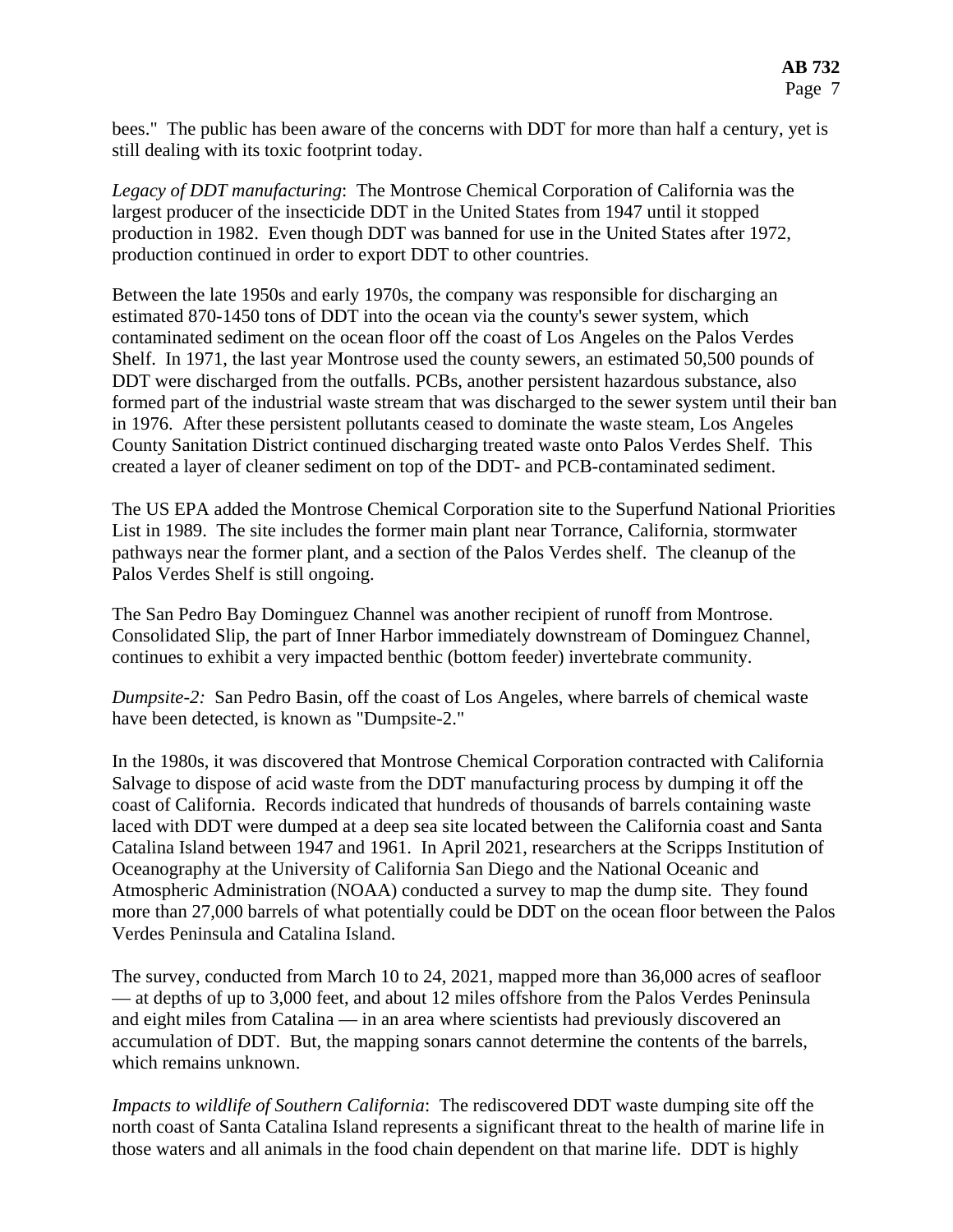persistent and moves from contaminated sediments into the water. Therefore, although the dumping of DDT stopped in 1982, the Palos Verdes Shelf remains contaminated to date and the recently rediscovered dumping site is still contaminated as well.

Since 1985, fish consumption advisories and health warnings have been posted in Southern California because of elevated DDT and other contaminant levels. Bottom-feeding fish are particularly at risk for high levels of contamination. Consumption of white croaker, which has the highest contamination levels, should be avoided and commercial fishing of white croaker has been banned in the area since 1990. Other bottom-feeding fish, including kelp bass, rockfish, queenfish, black croaker, sheepshead, surfperches, and sculpin, are also highly contaminated.

The high DDT levels in fish are reflected in predators that eat fish as well, including dolphins and birds of prey. A 2015 study by researchers from San Diego State University found high levels of DDT and other human-made chemicals in the blubber of Bottlenose Dolphins that died of natural causes. The Institute for Wildlife Studies, a conservation organization on Catalina Island, has worked to restore bald eagles to the island on Santa Catalina Island Conservancy land since the late 1970s. Bald eagles had been common on the island until the 1960s, when it is believed that the effects of dumping DDT off the coast of Southern California made it impossible for eagles to successfully hatch their young. Until as recently as 2007, bald eagles on the Island were unable to reproduce.

*This bill:* AB 1553 would establish, until January 1, 2027, the Southern Los Angeles Ocean Chemical Waste Community Oversight Council (Council) as a state agency within CalEPA to oversee the study and mitigation of the negative impacts of human made chemical waste deposits at or from the waters of Dumpsite 2 in the San Pedro Basin.

*The Council:* The bill would prescribe requirements relating to the composition and administration of the Council and would require that the Council consist of 11 voting members and no more than nine nonvoting members. The bill would require the voting members of the Council to establish and elect officers, as provided, and would require the Secretary for CalEPA to select an executive director of the Council.

This bill would require the Council to hold a public meeting every six months, with the first meeting occurring on or before September 1, 2023, to review and provide feedback on proposed scientific studies and mitigation plans and completed scientific studies related to Dumpsite-2, as provided. The bill would require the Council, on or before June 30, 2024, and on or before June 30 of each year thereafter, to report to the Governor and the Legislature with recommendations on how to further mitigate the negative impacts of anthropogenic chemical waste deposits at or from Dumpsite-2, considering impacts on water quality, fish and wildlife habitat, and public health, and the technical and financial feasibility of proposed mitigation efforts.

*Existing efforts on DDT cleanup in California*: Provided the designation of the aforementioned DDT contamination sites as Superfund sites, there has been coordination between the state, federal, and local governments to address the threat to human health posed by DDT and to determine the best courses of action for remediation. Those government-coordinated efforts have included public input and outreach to community groups, and have had similar goals as the Council proposed by this bill would have.